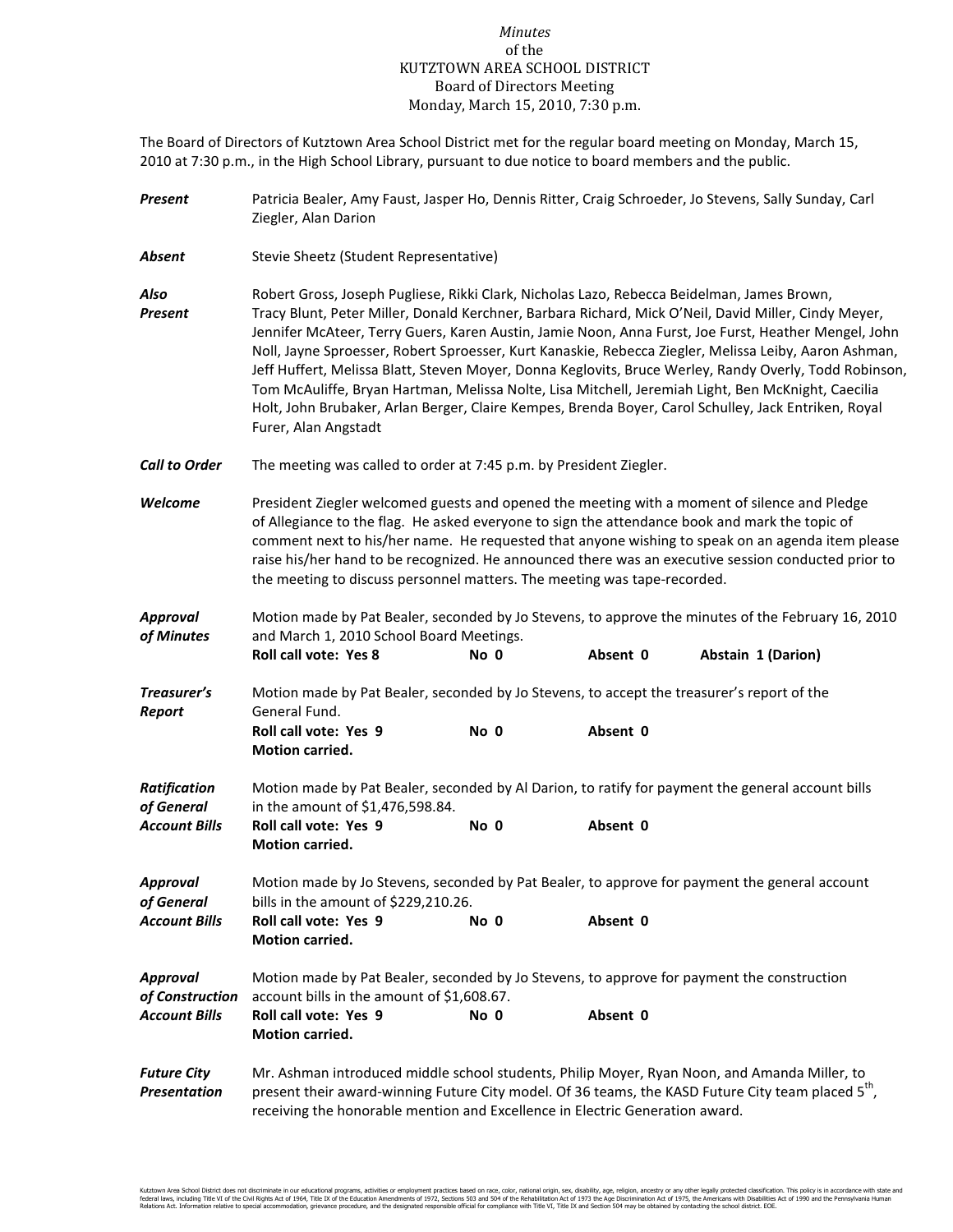| <b>KASD Board of Directors Meeting Minutes</b>        |                                                                                                                                                                                                                                                                                                                                                                    |                                                                                                                                                                                                                                                                                                                                                                                                                    |                                                                                                                                                                                                                                                                                                                                                                                                                                                                                                                             |  |  |
|-------------------------------------------------------|--------------------------------------------------------------------------------------------------------------------------------------------------------------------------------------------------------------------------------------------------------------------------------------------------------------------------------------------------------------------|--------------------------------------------------------------------------------------------------------------------------------------------------------------------------------------------------------------------------------------------------------------------------------------------------------------------------------------------------------------------------------------------------------------------|-----------------------------------------------------------------------------------------------------------------------------------------------------------------------------------------------------------------------------------------------------------------------------------------------------------------------------------------------------------------------------------------------------------------------------------------------------------------------------------------------------------------------------|--|--|
| March 15, 2010<br>Page 2 of 4                         |                                                                                                                                                                                                                                                                                                                                                                    |                                                                                                                                                                                                                                                                                                                                                                                                                    |                                                                                                                                                                                                                                                                                                                                                                                                                                                                                                                             |  |  |
| <b>Apple</b><br><b>Distinguished</b><br><b>School</b> |                                                                                                                                                                                                                                                                                                                                                                    | Cheryl Haring from Apple, Inc. presented to the Board of Directors, the Apple Distinguished School<br>Award for the Kutztown Area School District. This designation is awarded to schools who achieve<br>Apple's highest standards in providing leadership and innovation with technology in education. The<br>Kutztown Area School District is one of four districts in Pennsylvania to receive this distinction. |                                                                                                                                                                                                                                                                                                                                                                                                                                                                                                                             |  |  |
| Supt's<br><b>Report</b>                               | Mr. Gross announced the receipt of a letter from the Kutztown Area Historical Society thanking the<br>board for the donation and preservation of various historical items.                                                                                                                                                                                         |                                                                                                                                                                                                                                                                                                                                                                                                                    |                                                                                                                                                                                                                                                                                                                                                                                                                                                                                                                             |  |  |
|                                                       | $\bullet$<br>$\bullet$<br>$\bullet$<br>$\bullet$                                                                                                                                                                                                                                                                                                                   | $\circ$<br>a 4 <sup>th</sup> place state medal.<br>Berks County Spelling Bee.                                                                                                                                                                                                                                                                                                                                      | Mr. Gross congratulated the following students for their outstanding achievements:<br>High School Indoor Track team who competed in the PA State Indoor Championship.<br>Chris Peason (11 <sup>th</sup> ), who high-jumped 6 feet 4 inches, a new Kutztown record, to earn<br>The Girls Basketball Team (14-11 record) who placed in the playoffs.<br>Adam Block who received 2 <sup>nd</sup> place at Districts in freestyle.<br>KASD champion, Gwendolyn Stark (11), and runner-up, Gillian Ryan, (8) who competed in the |  |  |
|                                                       | Mr. Gross also announced the PSSA exams begin April 7-May7 for grades 3-8 and 11.                                                                                                                                                                                                                                                                                  |                                                                                                                                                                                                                                                                                                                                                                                                                    |                                                                                                                                                                                                                                                                                                                                                                                                                                                                                                                             |  |  |
| <b>Committee</b><br><b>Reports</b>                    | EIT<br>Pat Bealer                                                                                                                                                                                                                                                                                                                                                  | year.                                                                                                                                                                                                                                                                                                                                                                                                              | Mrs. Bealer reported the committee set prospective salaries for the upcoming school                                                                                                                                                                                                                                                                                                                                                                                                                                         |  |  |
|                                                       | <b>BCTC</b>                                                                                                                                                                                                                                                                                                                                                        | Dennis Ritter 2011 budget.                                                                                                                                                                                                                                                                                                                                                                                         | Pastor Ritter reported the committee discussed the reallocation issue and the 2010-                                                                                                                                                                                                                                                                                                                                                                                                                                         |  |  |
|                                                       | <b>ECC</b><br>Jo Stevens                                                                                                                                                                                                                                                                                                                                           | for facility usage.                                                                                                                                                                                                                                                                                                                                                                                                | Mrs. Stevens reported the committee reviewed the levels of fees and the fee structure                                                                                                                                                                                                                                                                                                                                                                                                                                       |  |  |
|                                                       | <b>BCIU</b><br>Carl Ziegler                                                                                                                                                                                                                                                                                                                                        | is proceeding with the renovation expansion plan.                                                                                                                                                                                                                                                                                                                                                                  | President Ziegler reported the committee completed the budget authorization and                                                                                                                                                                                                                                                                                                                                                                                                                                             |  |  |
|                                                       | <b>PSBA</b><br>Pat Bealer                                                                                                                                                                                                                                                                                                                                          | school districts.                                                                                                                                                                                                                                                                                                                                                                                                  | Mrs. Bealer reported the common core standards were released to the state and there<br>is currently a bill being reviewed to mandate parental involvement committees within                                                                                                                                                                                                                                                                                                                                                 |  |  |
|                                                       | <b>Student</b><br>Achievement<br>Al Darion                                                                                                                                                                                                                                                                                                                         |                                                                                                                                                                                                                                                                                                                                                                                                                    | Dr. Darion reported the committee reviewed cohort information from last year's PSSA's.                                                                                                                                                                                                                                                                                                                                                                                                                                      |  |  |
| <b>Personnel</b>                                      | Motion made by Pat Bealer, seconded by Sally Sunday, to approve the following personnel items:<br>The acceptance, with regret, of the resignation of Lori A. Pieller as head cheerleading coach<br>1.<br>effective the end of the 2009-2010 school year.<br>The approval of the following substitute teachers for the 2009-2010 school year, effective March<br>2. |                                                                                                                                                                                                                                                                                                                                                                                                                    |                                                                                                                                                                                                                                                                                                                                                                                                                                                                                                                             |  |  |
|                                                       | 16, 2010, at the approved substitute rate of \$100 per day for days 1-20 and \$110 per day for days<br>21 and thereafter:<br>Bradley S. Barksey<br><b>Art Education Certified</b>                                                                                                                                                                                  |                                                                                                                                                                                                                                                                                                                                                                                                                    |                                                                                                                                                                                                                                                                                                                                                                                                                                                                                                                             |  |  |
|                                                       |                                                                                                                                                                                                                                                                                                                                                                    | Melissa L. Friel<br>Christopher B. Kimmey<br>Steven P. Lenhart                                                                                                                                                                                                                                                                                                                                                     | Elementary/Special Education Certified<br><b>Music Education Certified</b><br><b>Social Studies Certified</b>                                                                                                                                                                                                                                                                                                                                                                                                               |  |  |
|                                                       | Kristina L. Schneider<br>3.                                                                                                                                                                                                                                                                                                                                        |                                                                                                                                                                                                                                                                                                                                                                                                                    | English/Special Education Certified<br>The approval of Audrey M. Miller as a secretary/clerical aide substitute for the 2009-2010 school                                                                                                                                                                                                                                                                                                                                                                                    |  |  |
|                                                       | year, effective March 16, 2010, at the approved rate of \$9.75 per hour.<br>The approval of the following volunteer coaches for the 2009-2010 school year, effective March 16,<br>4.                                                                                                                                                                               |                                                                                                                                                                                                                                                                                                                                                                                                                    |                                                                                                                                                                                                                                                                                                                                                                                                                                                                                                                             |  |  |
|                                                       | 2010:                                                                                                                                                                                                                                                                                                                                                              |                                                                                                                                                                                                                                                                                                                                                                                                                    |                                                                                                                                                                                                                                                                                                                                                                                                                                                                                                                             |  |  |
|                                                       |                                                                                                                                                                                                                                                                                                                                                                    | Kelsey L. Hollenbach                                                                                                                                                                                                                                                                                                                                                                                               | Middle School Softball                                                                                                                                                                                                                                                                                                                                                                                                                                                                                                      |  |  |
|                                                       |                                                                                                                                                                                                                                                                                                                                                                    | Michael J. Conrad                                                                                                                                                                                                                                                                                                                                                                                                  | Middle School Baseball                                                                                                                                                                                                                                                                                                                                                                                                                                                                                                      |  |  |
|                                                       |                                                                                                                                                                                                                                                                                                                                                                    | Christopher M. Moyer<br>Duane D. Fegely                                                                                                                                                                                                                                                                                                                                                                            | Middle School Baseball<br>High School Baseball                                                                                                                                                                                                                                                                                                                                                                                                                                                                              |  |  |
|                                                       |                                                                                                                                                                                                                                                                                                                                                                    |                                                                                                                                                                                                                                                                                                                                                                                                                    |                                                                                                                                                                                                                                                                                                                                                                                                                                                                                                                             |  |  |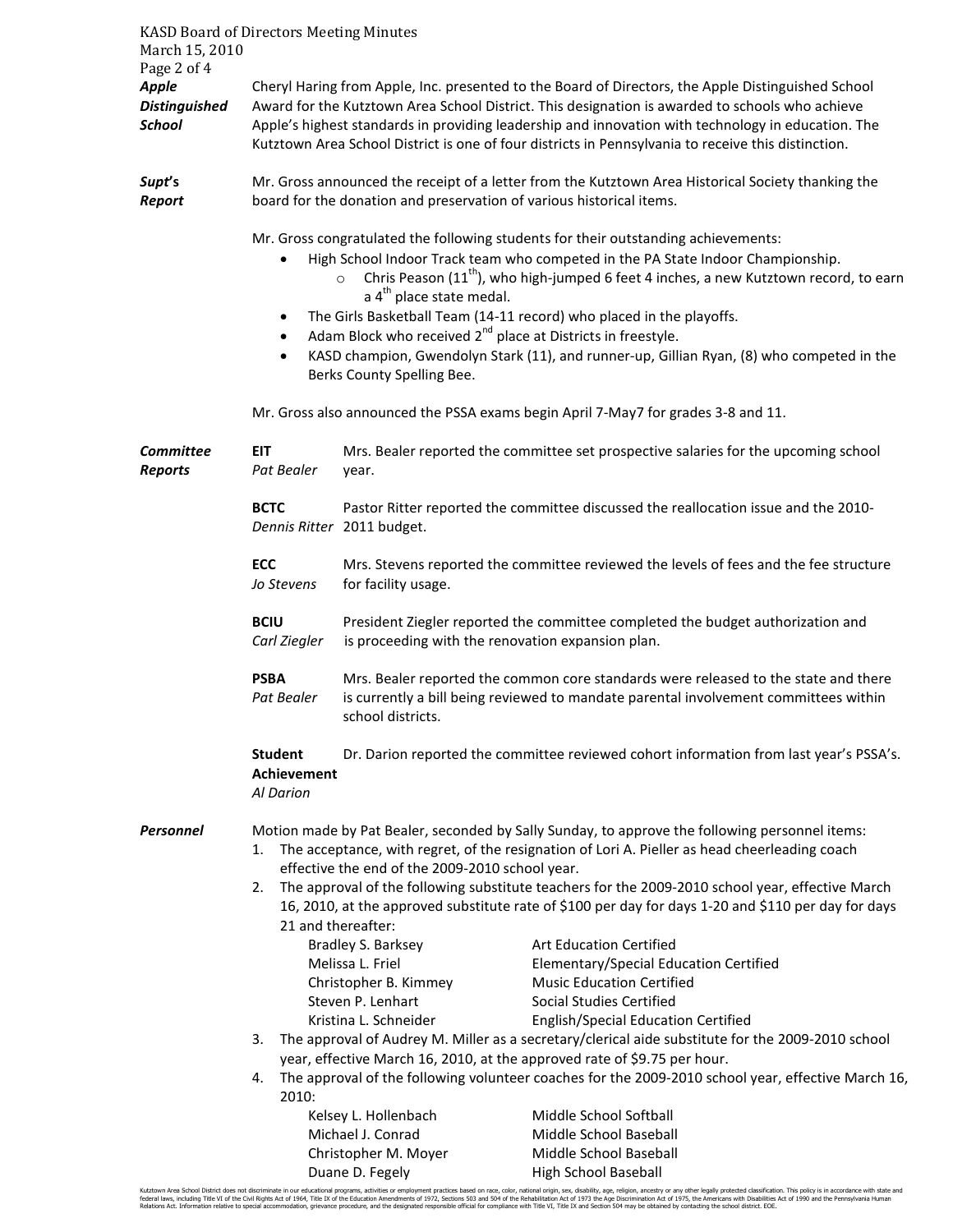| Page 3 of 4           |                                                                                                       |                                                                                                                     |               |                               |                                         |                                                     |  |
|-----------------------|-------------------------------------------------------------------------------------------------------|---------------------------------------------------------------------------------------------------------------------|---------------|-------------------------------|-----------------------------------------|-----------------------------------------------------|--|
|                       |                                                                                                       | Michael P. Choinier                                                                                                 |               |                               | High School Girls Soccer (KU Intern)    |                                                     |  |
|                       |                                                                                                       | Stephanie M. Jeppeson                                                                                               |               |                               | High School Track and Field (KU Intern) |                                                     |  |
|                       |                                                                                                       | Kyle T. Smith                                                                                                       |               | High School Track and Field   |                                         |                                                     |  |
|                       |                                                                                                       | Marie R. Lichtenwalner                                                                                              |               | High School Boys Volleyball   |                                         |                                                     |  |
|                       | 5.                                                                                                    | The approval of the following coaches for the 2009-2010 school year, effective March 16, 2010 at                    |               |                               |                                         |                                                     |  |
|                       |                                                                                                       | the previous board approved salaries:                                                                               |               |                               |                                         |                                                     |  |
|                       |                                                                                                       | Patrick K. Fenstermacher                                                                                            |               |                               | Head High School Boys Volleyball Coach  | \$3,151                                             |  |
|                       |                                                                                                       | Bryan M. Lichtenwalner                                                                                              |               |                               |                                         | Assistant High School Boys Volleyball Coach \$2,205 |  |
|                       | 6.                                                                                                    | The approval to change the following assistant boys basketball coaches' salaries for the 2009-2010                  |               |                               |                                         |                                                     |  |
|                       | school year:                                                                                          |                                                                                                                     |               |                               |                                         |                                                     |  |
|                       |                                                                                                       | Taylor W. Grim                                                                                                      |               | From \$1,208.50 to \$2,417    |                                         |                                                     |  |
|                       |                                                                                                       | Michael E. Diehl                                                                                                    |               | From \$1,208.50 to zero (\$0) |                                         |                                                     |  |
|                       | 7.                                                                                                    | The approval of the following head coaches for 2010-2011 school year fall season with salaries to                   |               |                               |                                         |                                                     |  |
|                       | be determined:                                                                                        |                                                                                                                     |               |                               |                                         |                                                     |  |
|                       |                                                                                                       | Truman K. Neyhart                                                                                                   |               | <b>Cross Country</b>          |                                         |                                                     |  |
|                       |                                                                                                       | Harry A. McGonigle                                                                                                  |               | Girls Tennis                  |                                         |                                                     |  |
|                       |                                                                                                       | Krista L. Keim                                                                                                      |               | Field Hockey                  |                                         |                                                     |  |
|                       |                                                                                                       | Michael P. O'Neil                                                                                                   |               | <b>Boys Soccer</b>            |                                         |                                                     |  |
|                       |                                                                                                       | Benjamin J. McKnight III                                                                                            |               | Football                      |                                         |                                                     |  |
|                       |                                                                                                       | Richard W. Kline Jr.                                                                                                |               | Golf                          |                                         |                                                     |  |
|                       |                                                                                                       | Placeholder                                                                                                         |               | Cheerleading                  |                                         |                                                     |  |
|                       | 8.                                                                                                    | The approval of Mary J. Mackenzie as a Senior Volunteer Tax Exchange Program participant for the                    |               |                               |                                         |                                                     |  |
|                       |                                                                                                       | 2009-2010 school year, effective March 16, 2010.                                                                    |               |                               |                                         |                                                     |  |
|                       | 9.                                                                                                    | The approval of Virginia L. Geisler as an Eshelman bus/van driver, effective March 16, 2010.                        |               |                               |                                         |                                                     |  |
|                       |                                                                                                       | All Personnel were Approved Pending the District's Receipt of All Mandated Credentials                              |               |                               |                                         |                                                     |  |
|                       | <b>Roll call vote: Yes 8</b>                                                                          |                                                                                                                     | No 0          |                               | Absent 0                                | Abstain 1 (Faust)                                   |  |
|                       | Motion carried.                                                                                       |                                                                                                                     |               |                               |                                         |                                                     |  |
|                       |                                                                                                       |                                                                                                                     |               |                               |                                         |                                                     |  |
| Board Member          |                                                                                                       | Motion made by Sally Sunday, seconded by Pat Bealer, to accept, with regret, the resignation of                     |               |                               |                                         |                                                     |  |
| Resignation           |                                                                                                       | Dennis S. Ritter from the Board of School Directors of the Kutztown Area School District, effective                 |               |                               |                                         |                                                     |  |
|                       | March 31, 2010.                                                                                       |                                                                                                                     |               |                               |                                         |                                                     |  |
|                       | <b>Roll call vote: Yes 8</b>                                                                          |                                                                                                                     | No 0          |                               | Absent 0                                | Abstain 1 (Ritter)                                  |  |
|                       | Motion carried.                                                                                       |                                                                                                                     |               |                               |                                         |                                                     |  |
|                       |                                                                                                       |                                                                                                                     |               |                               |                                         |                                                     |  |
|                       |                                                                                                       | School Calendar Motion made by Pat Bealer, seconded by Jo Stevens, to approve the 2010-2011 School Calendar per the |               |                               |                                         |                                                     |  |
|                       | attached.                                                                                             |                                                                                                                     |               |                               |                                         |                                                     |  |
|                       | Roll call vote: Yes 8                                                                                 |                                                                                                                     | No 1 (Faust)  |                               | Absent 0                                |                                                     |  |
|                       | Motion carried.                                                                                       |                                                                                                                     |               |                               |                                         |                                                     |  |
|                       |                                                                                                       |                                                                                                                     |               |                               |                                         |                                                     |  |
| BCTC                  |                                                                                                       | Motion made by Dennis Ritter, seconded by Pat Bealer, to approve the appointment of Craig A.                        |               |                               |                                         |                                                     |  |
| Representative        |                                                                                                       | Schroeder as the Berks Career and Technology Center Board Representative from the Kutztown Area                     |               |                               |                                         |                                                     |  |
|                       | School District.                                                                                      |                                                                                                                     |               |                               |                                         |                                                     |  |
|                       |                                                                                                       | Motion carried unanimously.                                                                                         |               |                               |                                         |                                                     |  |
|                       |                                                                                                       |                                                                                                                     |               |                               |                                         |                                                     |  |
| <b>BCTC Operating</b> |                                                                                                       | Motion made by Dennis Ritter, seconded by Al Darion, to authorize the expenditures of the Berks                     |               |                               |                                         |                                                     |  |
| Budget                |                                                                                                       | Career and Technology Center's General Program for the period of July 1, 2010 to June 30, 2011 as set               |               |                               |                                         |                                                     |  |
|                       | forth herein.                                                                                         |                                                                                                                     |               |                               |                                         |                                                     |  |
|                       |                                                                                                       | Roll call vote: Yes 4 (Darion, Ritter, Stevens, Ziegler)                                                            |               |                               | No 5                                    | Absent 0                                            |  |
|                       | Motion not carried.                                                                                   |                                                                                                                     |               |                               |                                         |                                                     |  |
|                       |                                                                                                       |                                                                                                                     |               |                               |                                         |                                                     |  |
| Athletic Event        | Motion made by Jo Stevens, seconded by Amy Faust, to raise the price for an adult admission to a KASD |                                                                                                                     |               |                               |                                         |                                                     |  |
| Admission             | athletic event, for the 2010-2011 school year, from \$4.00 to \$5.00.                                 |                                                                                                                     |               |                               |                                         |                                                     |  |
|                       | Roll call vote: Yes 8                                                                                 |                                                                                                                     | No 1 (Sunday) |                               | Absent 0                                |                                                     |  |
|                       | Motion carried.                                                                                       |                                                                                                                     |               |                               |                                         |                                                     |  |
|                       |                                                                                                       |                                                                                                                     |               |                               |                                         |                                                     |  |